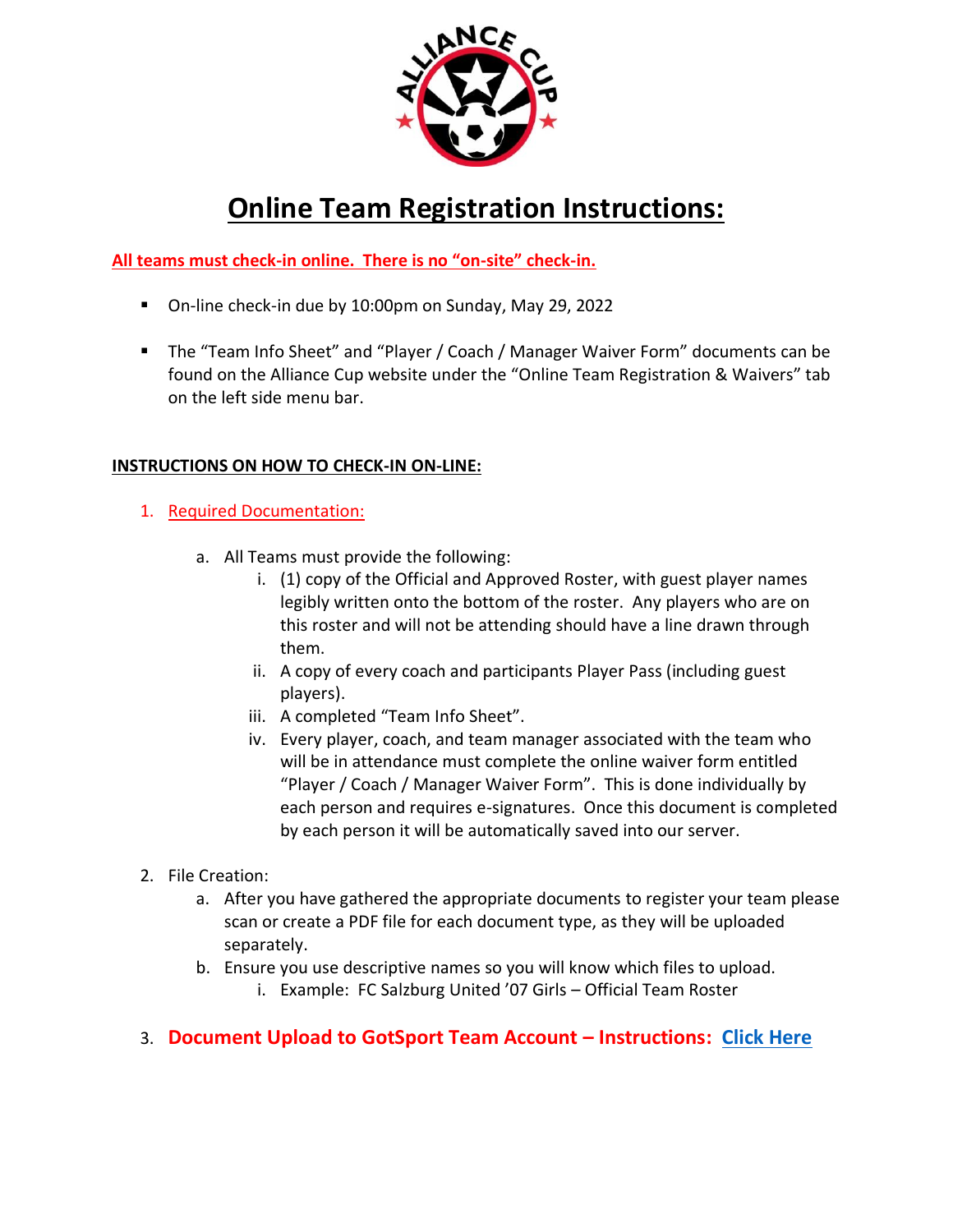#### **GUEST PLAYER PROCEDURES:**

#### **1. All Teams:**

- a. Write the guest player name(s) onto the bottom of the official team roster that you are using for the tournament.
- b. Upload the guest player pass(es) using the same upload procedure listed in point number #3 above, selecting the "Guest Player Pass PDF" option.
	- i. All guest players MUST be on the same PDF document. You cannot upload multiple guest players individually.
	- ii. Should you need to add a guest player later in the process, after having already upload a guest player PDF, you will need to create a new PDF containing all guest players on one document. That new document will be uploaded and will replace the originally uploaded guest player document.
- c. Guest players must have the same type of player passes as your other players. Using mixed rosters and player cards from different organizations (US Club vs. USYSA) is not allowed.

### 2. **Guest Player Pass Procedures for USYSA / GotSport registered teams:**

Some clubs and state associations are using GotSport for player registration and team roster generation. GotSport, in conjunction with the leagues and state associations, are NOT producing physical player passes as they have in the past. All player passes are digital and online within a team's GotSport account. When in need of using a USYSA player as a guest player for your team you will need to do the following.

- a. Ask the coach or administrator from the team that your guest player is coming from to download and export the digital player pass from within his/her GotSport team system (instructions on how to do that below).
- b. Have the coach or administrator forward a PDF of that player pass to the player, or to you as the coach / manager of the team that needs to use that guest player.
- c. Upload that guest player pass into your team GotSport account as listed above, selecting the label of "Guest Player Passes PDF".

## 3. **Instructions for coaches and administrators on how to download individual player passes from within GotSport**:

- 1. Go to; [https://system.gotsport.com](https://system.gotsport.com/)
- 2. Enter the login credentials to access your team.
- 3. Click on Team Management in the top line menu bar.
- 4. Select the Team or Roster that you want to download the player pass from.
- 5. Select Roster(s) in the top line menu bar.